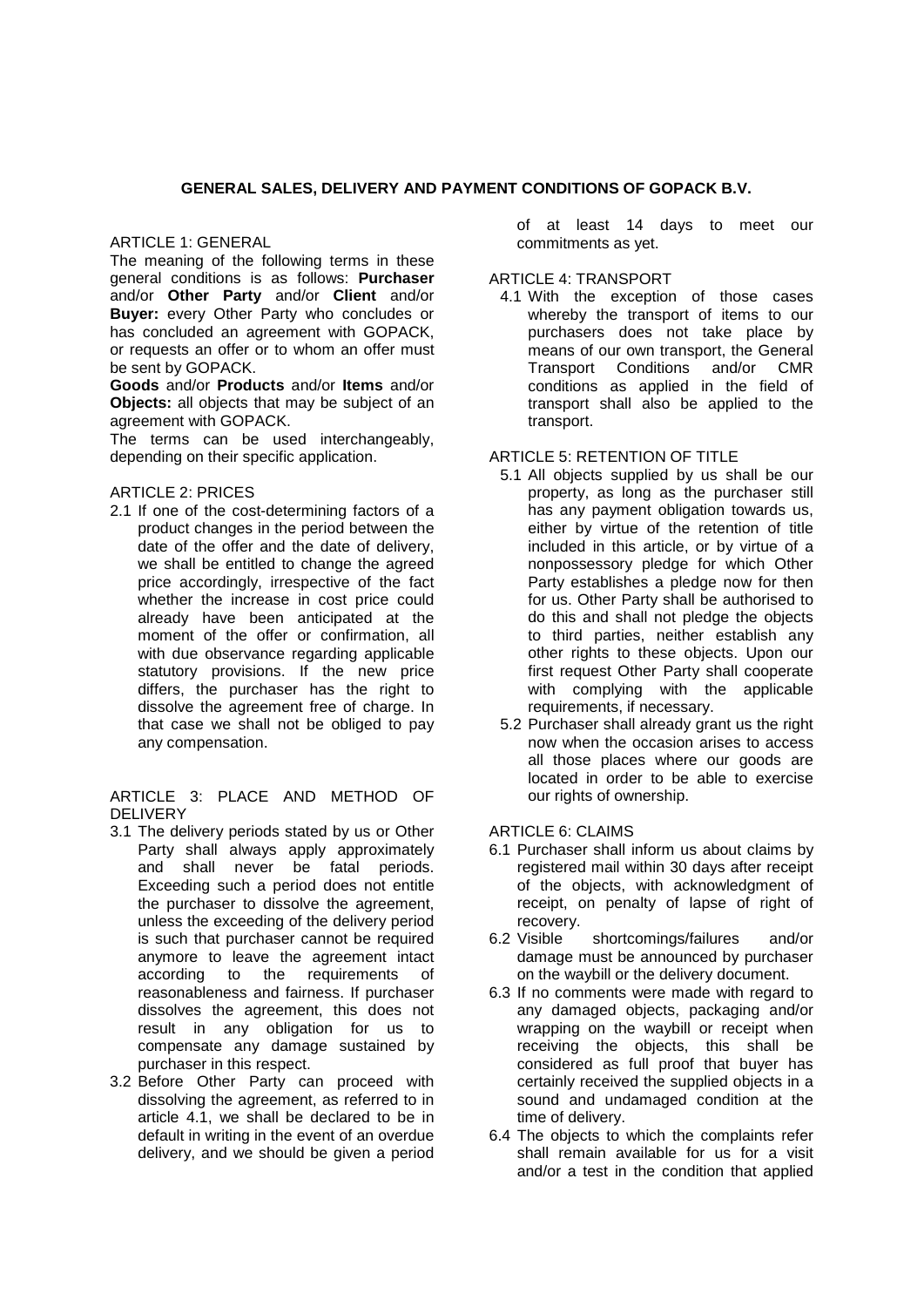at the time that the failures were established. Moreover, it shall not be allowed to resell or transport them, unless we have given our explicit written permission. If it is impossible to keep the objects available, the situation with delivery must be recorded through visual material (photo/film).

- 6.5 If the purchaser has submitted a written motivated complaint on time, which meets the content of this provision, we shall have the supplied object(s) inspected by an independent certified test institute, insofar as possible. The result of this test shall be binding upon both parties.
- 6.6 If a complaint with regard to the supplied object is justified, we shall not be obliged to do more than replacing the rejected object at our expense, or (to be decided by us) crediting an amount to the account of Other Party that equals the price of the rejected object that is payable by Other Party.
- 6.7 Every claim of purchaser shall be cancelled after he/she has worked or processed the purchased objects or had them worked or processed.
- 6.8 We shall be discharged from every liability and shall not be obliged to accept and/or examine complaints about failures if purchaser has not strictly observed his payment obligations towards us or has not observed other commitments towards us, and also when purchaser and/or third parties, whether or not by order of purchaser, have introduced any change or carried out any repair with regard to the objects supplied by us without our prior written permission.
- 6.9 Complaints shall not entitle Other Party to suspend its payment obligations or other commitments with regard to us.

#### ARTICLE 7: PAYMENT

- 7.1 Unless agreed otherwise with us in writing, payment shall always take place within 30 days after the invoice date, without any discount or settlement, at our office or by transferring the amount to our bank or postal account stated on the invoice.
- 7.2 The non-fulfilment, overdue or incomplete fulfilment by purchaser regarding his/her payment obligations entitles us to suspend the observance or further observance of the agreement until purchaser has complied with these commitments. We can

also decide to dissolve the agreement, without prejudice to our right to claim compensation in connection with the later implementation or non-implementation of the agreement.

7.3 Payments made by purchaser shall first be intended to meet all payable interest and costs and then claimable invoices that are longest overdue, even if Other Party states that the payment refers to a later invoice.

# ARTICLE 8: FORCE MAJEURE

- 8.1 Force majeure in these general conditions shall be taken to mean, apart from is stated in the law and case law in this respect: all external causes, either anticipated or not anticipated, including strikes in our company, as well as force majeure, suspension of payment and/or bankruptcy of our supplier(s), on which we cannot exert any influence, but as a result of which we are not able to meet our commitments.
- 8.2 In the event of force majeure the implementation of the agreement shall be suspended as long as the situation of force majeure makes it impossible for us to implement the agreement.
- 8.3 In the event of a permanent force majeure we shall be entitled to dissolve the agreement without being obliged to compensate any damage to Other Party.
- 8.4 If the force majeure situation shall last more than one month on our side, Other Party shall be entitled to dissolve the agreement free of charges, however without Other Party being able to claim compensation for the sustained damage.

# ARTICLE 9: GUARANTEE

9.1 In the event that we are not the manufacturer of the objects supplied by us, our liability shall in any case be limited to the liability as accepted by the supplier of those objects.

# ARTICLE 10: LIABILITY EXCLUSIONS<br>10.1 If we are liable, this liability shall

- If we are liable, this liability shall be arranged as follows:
	- for failures in supplied objects the liability applies as laid down in article 6.6 and 9 of these conditions;
	- we shall only be liable if damage is caused through intent or gross negligence by us or our managerial subordinates;